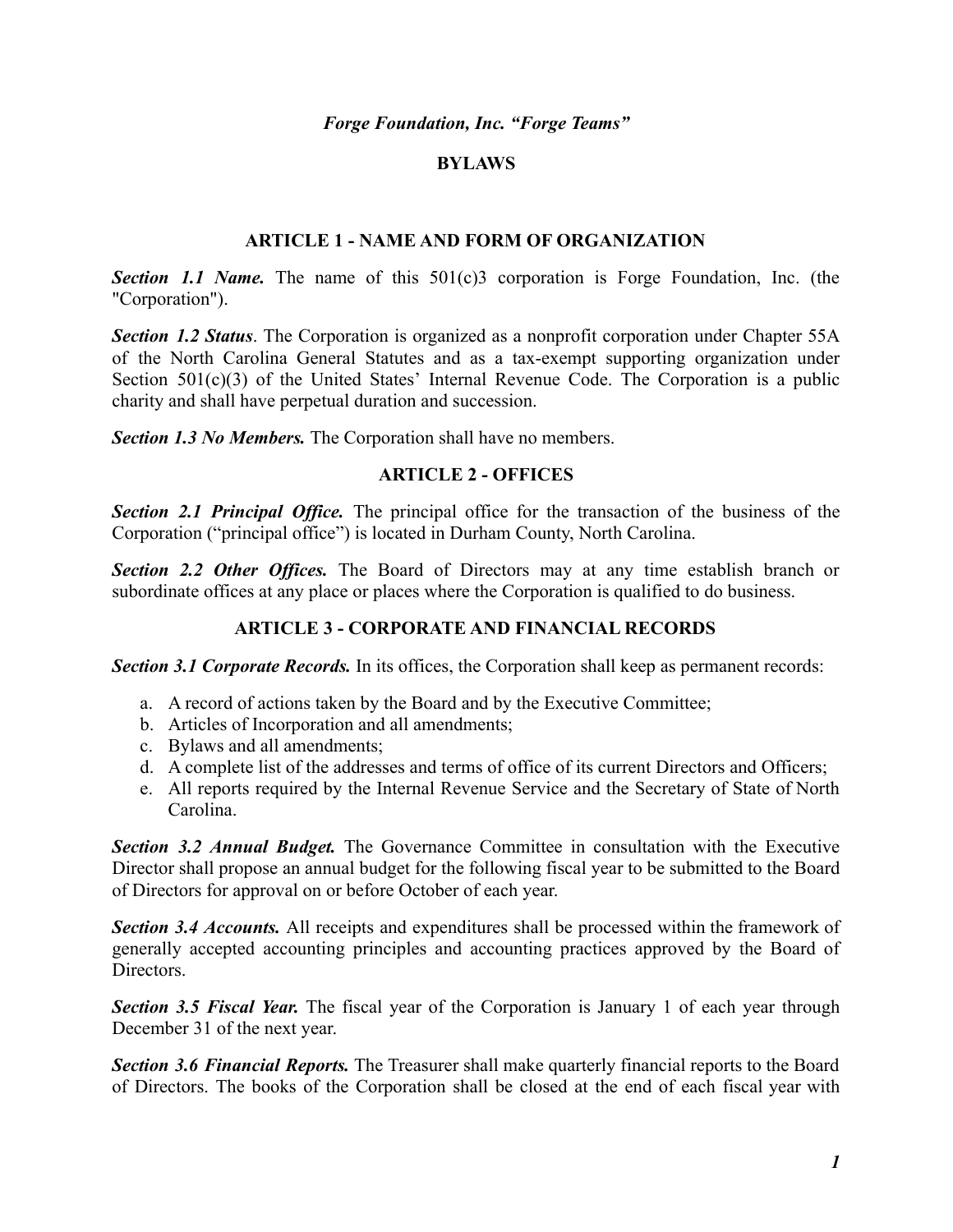financial statements prepared and submitted by the Treasurer to the Board of Directors by January 20th.

*Section 3.7 Annual Audit.* The Board of Directors shall provide for an annual audit by an independent Certified Public Accountant.

## ARTICLE 4 - OFFICERS

Section 4.1 Officers. The Officers of this Corporation shall be Board Chair, Vice Chair, Secretary and Treasurer. The President/Executive Director ("ED") shall be a nonvoting Officer. The Corporation shall have such other assistant officers as the Board of Directors may deem necessary, and such Officers shall have the authority prescribed by the Board.

Section 4.2 Election and Terms. Officers shall be nominated and elected at the annual meeting of the Board of Directors, except for the President/ED, who shall be elected as provided in Article 8. The Vice Chair, Secretary and Treasurer shall serve a term of one (1) year and may be re-elected to that position for one (1) or more additional years. The Board Chair will serve a one (l) year term and may be re-elected for one (1) additional year but may not serve longer than two (2) consecutive years. The foregoing Officers shall hold office until election of their successors. The President/ED shall serve as provided in Article 8.

Section 4.3 Duties. The Officers shall perform the duties prescribed by these Bylaws and by the parliamentary authority adopted by the Corporation.

Section 4.4 Resignation and Removal of Officers. An Officer may resign at any time by delivering written notice to the Corporation at its known place of business. A resignation is effective when the notice is delivered unless the notice specifies a later effective date or event. Any Officer, other than the President/ED, may be removed by the Board of Directors at any time, with or without cause, by vote of two-thirds (2/3) of the Directors then serving (other than the Officer being removed) at any regular or special meeting of the Board called expressly for that purpose.

Section 4.5 Vacancies. A vacancy in any office shall be filled by the Board of Directors for the unexpired term.

### ARTICLE 5 - OFFICER DUTIES

Section 5.1 Board Chair. The Board Chair shall preside at all meetings of the Board of Directors and Executive Committee; perform such other duties as may be deemed necessary or recommended by the Board of Directors; and be a member of all committees except the Governance Committee.

Section 5.2 Vice Chair. The Vice Chair shall assist the Board Chair in the performance of the prescribed duties, assume the duties of the Board Chair in the absence of that Officer, and perform such other duties as may be assigned by the Board Chair. If so appointed pursuant to these Bylaws, the Vice Chair may also be entitled to be a member of any committees except the Governance Committee.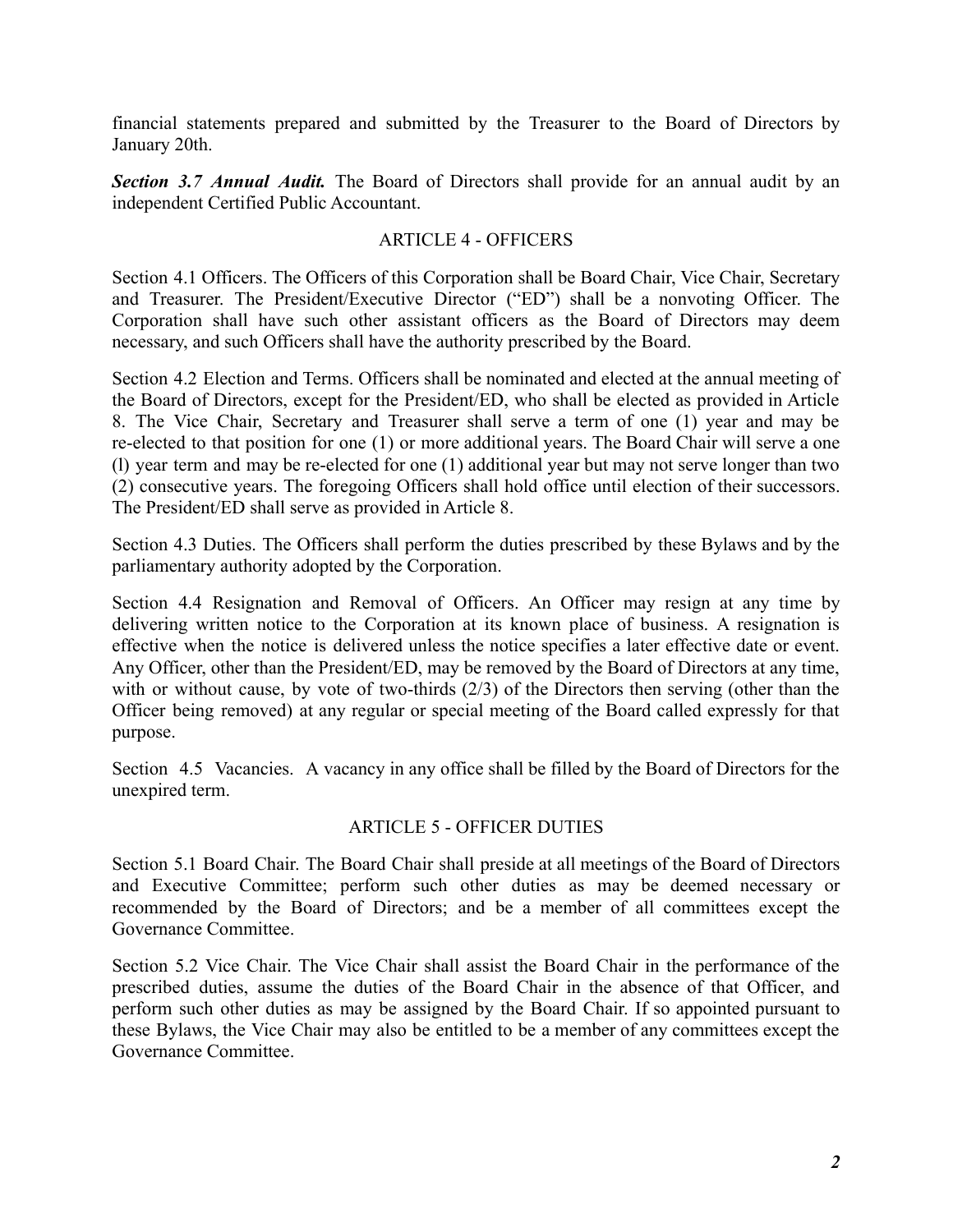Section 5.3 Secretary. The Secretary or Assistant Secretary shall (a) keep the minutes of the proceedings of the Board of Directors, all supporting documents, and all unanimous written consents of the Board of Directors in one (1) or more books provided for that purpose, (b) see that all notices are duly given in accordance with the provisions of these Bylaws or as required by law, (c) be custodian of the corporate records and of any seal of the Corporation, (d) when requested or required, authenticate any records of the Corporation, and (e) in general perform all duties incident to the office of Secretary and such other duties as from time to time may be assigned to him or her by the Board of Directors. In the absence of the Secretary or as may be requested by the Board of Directors, one or more Assistant Secretaries may be chosen by the Directors as appropriate to perform the duties of the Secretary.

Section 5.4 Treasurer. The Treasurer or designee(s) as approved by the Board of Directors shall (a) have charge and custody of and be responsible for all funds and securities of the Corporation, (b) receive and give receipts for moneys due and payable to the Corporation from any source whatsoever, and deposit all such moneys in the name of the Corporation in such bank, trust companies, or other depositories as shall be selected by the Board of Directors or any Officer, (c) keep full and accurate accounts of receipts and disbursements in books and records of the Corporation, and (d) in general perform all of the duties incident to the office of Treasurer and such other duties as from time to time may be assigned to him or her by the Board Chair or by the Board of Directors. The Treasurer will render to the Board of Directors at proper times an account of all his or her transactions as Treasurer and of the financial condition of the Corporation. The Treasurer or designee(s) as approved by the Board of Directors shall be responsible for preparing and filing such financial reports, financial statements and returns as may be required by law.

Section 5.5 Other Officers. Such other Officers and assistant Officers as may be deemed necessary, including any Vice Chairs, may be appointed by the Board of Directors and shall perform those duties prescribed by the Board of Directors. If specifically authorized by the Board of Directors, an Officer may appoint one (1) or more other Officers or assistant Officers. The same individual may simultaneously hold more than one (1) office in the Corporation, except that the Board Chair may not also serve as the President/ED.

## **ARTICLE 6 - BOARD OF DIRECTORS**

*Section 6.1 Minimum Requirements of Directors.* In order to qualify, each candidate for Director shall demonstrate willingness to:

- a) support the affiliate's mission and goals;
- b) attend and participate in the majority of Board meetings and in retreats;
- c) participate in orientations and ongoing education;
- d) actively serve on at least one of the operating Committees;
- e) represent the Corporation within the community in civic and social groups;
- f) act with integrity and uphold all responsibilities required by law and national governing bodies of professional sport organizations, such as SafeSport; and
- g) contribute financially to the Corporation in a way meaningful to them.

*Section 6.2 Powers.* The business and affairs of the Corporation shall be managed, and all corporate powers shall be exercised, by or under the direction of the Board of Directors.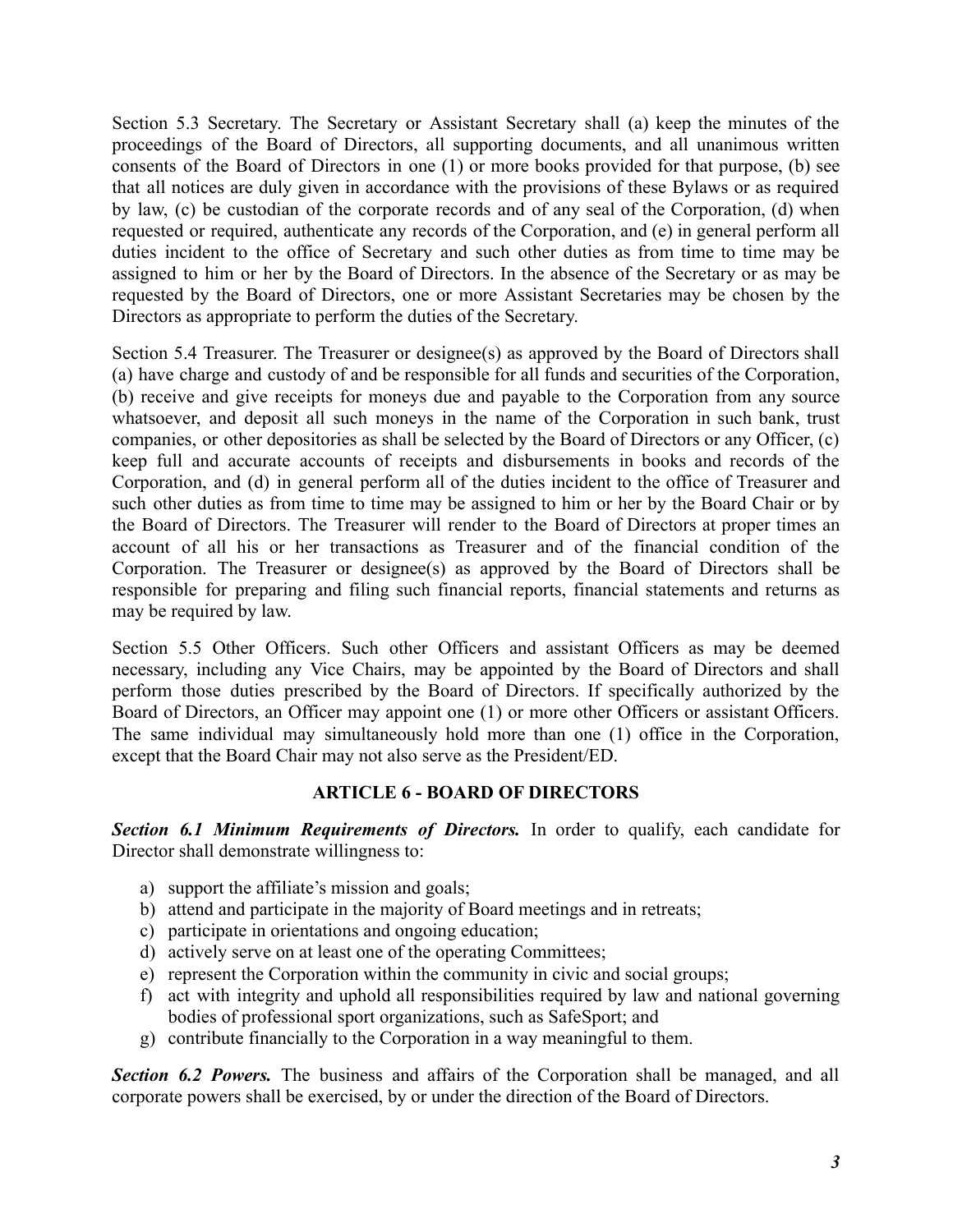*Section 6.3 Number.* The number of elected Directors shall be not less than six (6) nor more than twelve (12). Within that range the Board of Directors may fix the exact number of elected Directors. Any reduction in the authorized number of elected Directors shall not be cause for removing any Director prior to the expiration of his or her term of office.

# *Section 6.4 Term and Staggering.*

a) After an initial two year start-up Board of Directors, Directors shall serve for a three (3) year terms. They shall be elected in December of each year. The term of office shall be from August 1 to July 31.

b) The Board of Directors shall be divided into three (3) classes, as evenly as possible and will serve staggered three (3) year terms with one (1) class being elected each year. The staggered terms are to ensure continuity on the Board of Directors. The Board of Directors may adjust the terms of Directors periodically in order to maintain an evenly staggered Board of Directors. Vacancies in the various classes may be filled at the annual Board of Directors' meeting or at any other time during the year.

c) A Director may serve no more than two (2) consecutive full terms but may be elected again after a one (1) year interval.

*Section 6.5 Procedures for Selection of Directors - Vacancies.* Vacancies shall be filled by nomination by the Governance Committee (if in existence) and by vote of a majority of the Directors then in office, whether or not less than a quorum, or by a sole remaining Director. Notwithstanding anything else in these Bylaws, no Director may leave office when the Corporation would then be left without a duly appointed and acting Director or Directors in charge of the affairs of the Corporation.

*Section 6.6 Termination/Removal.* Membership on the Board of Directors shall end:

a) Automatically on written resignation, death or legal incapacity of a Director, or

b) Upon three unexcused absences from board meetings within a calendar year; or

c) By vote of two-thirds (2/3) of the Directors then serving (other than the Director being removed) upon the failure of a Director to meet the requirements of a Director including those set forth in Section 4.1, or for any other reason, at any regular or special meeting of the Board called expressly for that purpose.

*Section 6.7 Compensation.* Directors shall serve without remuneration; however, the Board of Directors may authorize the Corporation to reimburse a Director for expenses actually incurred by the Director in the conduct of the affairs of the Corporation.

*Section 6.8 Restriction on Interested Directors.* No more than 30% of the persons serving on the Board of Directors at any time may be interested persons. An interested person is (1) a person being compensated by the Corporation for services rendered to it within the previous twelve (12) months, whether as a full-time or part-time employee, independent contractor or otherwise; and (2) any brother, sister, ancestor, descendant, spouse, brother-in-law, sister-in-law, father-in-law, or mother-in-law of any such person. However, any violation of the provisions of this paragraph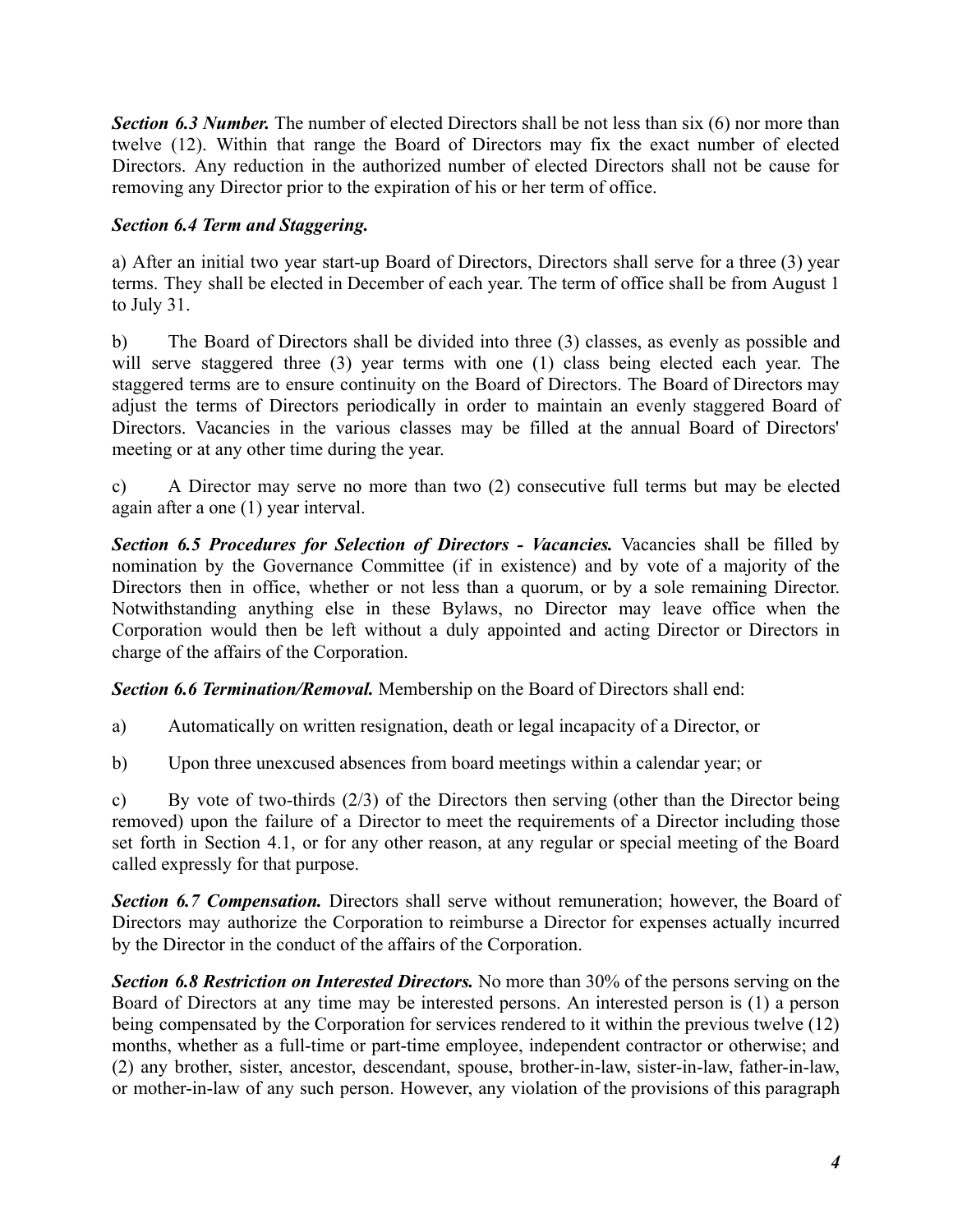shall not affect the validity or enforceability of any transaction entered into by the Corporation. No full-time employees of the Corporation shall be entitled to serve as Directors.

# **ARTICLE 7 - MEETINGS OF BOARD OF DIRECTORS**

*Section 7.1 Annual and Regular Meetings.* The annual meeting of the Board of Directors shall be held during the month of May at such date, time and place as may be fixed by the Board of Directors. Regular stated meetings shall also be held at such date, time and place as may be fixed by the Board of Directors. At the annual meeting the new members of the Board of Directors shall be elected and the various committee chairs and members should be appointed/chosen. The main purpose of the annual meeting is to summarize the activities of the Corporation for the previous year and to present the goals and mission of the Corporation for the following year and vision for the future.

*Section 7.2 Special Meetings.* Special meetings of the Board of Directors may be called by the Board Chair or if so requested by any three (3) Directors. The person or persons calling a special meeting shall fix the time and place of the meeting.

*Section 7.3 Notice of Meeting.* Notice of annual, regular, or special Board of Directors' meeting shall be given at least three (3) business days prior to such meeting, by written notice to each Director delivered personally or sent by mail or electronic mail to the address of each Director as disclosed on the records of the Corporation. If mailed, such notice shall be deemed given when deposited in the United States mail, with first class postage prepaid. The business to be transacted at the special meeting shall be specified in the notice of such meeting.

*Section 7.4 Meeting Electronically.* Any meeting, regular or special, may be held by conference telephone or similar communication equipment, so long as all Directors participating in the meeting can hear one another, and all such Directors shall be deemed to be present in person at such meeting, or as otherwise permitted under North Carolina law.

*Section 7.5 Quorum and Voting.* A simple majority of Directors then serving shall constitute a quorum for the transaction of business at any meeting of the Board of Directors, and the act of a majority of the Directors present at a meeting at which a quorum is present shall be the act of the Board of Directors, unless a greater number is required by law or these Bylaws. Each director shall have one vote. Voting by proxy shall not be permitted.

*Section 7.6 Adjournment.* A majority of the Directors present, whether or not constituting a quorum, may adjourn any meeting to another time and place.

*Section 7.7 Action Without Meeting.* Any action required or permitted to be taken by the Board of Directors may be taken without a meeting, if all members of the Board of Directors, individually or collectively, consent; and shall have the same force and effect as an unanimous vote of the Board of Directors. Such written consent shall be filed with the minutes of the proceedings of the Board of Directors.

## **ARTICLE 8 - EXECUTIVE DIRECTOR**

*Section 8.1 Purpose.* The purpose of this position is to provide primary leadership for the staff and organization of the Corporation. The Executive Director ("ED") acts as the Board of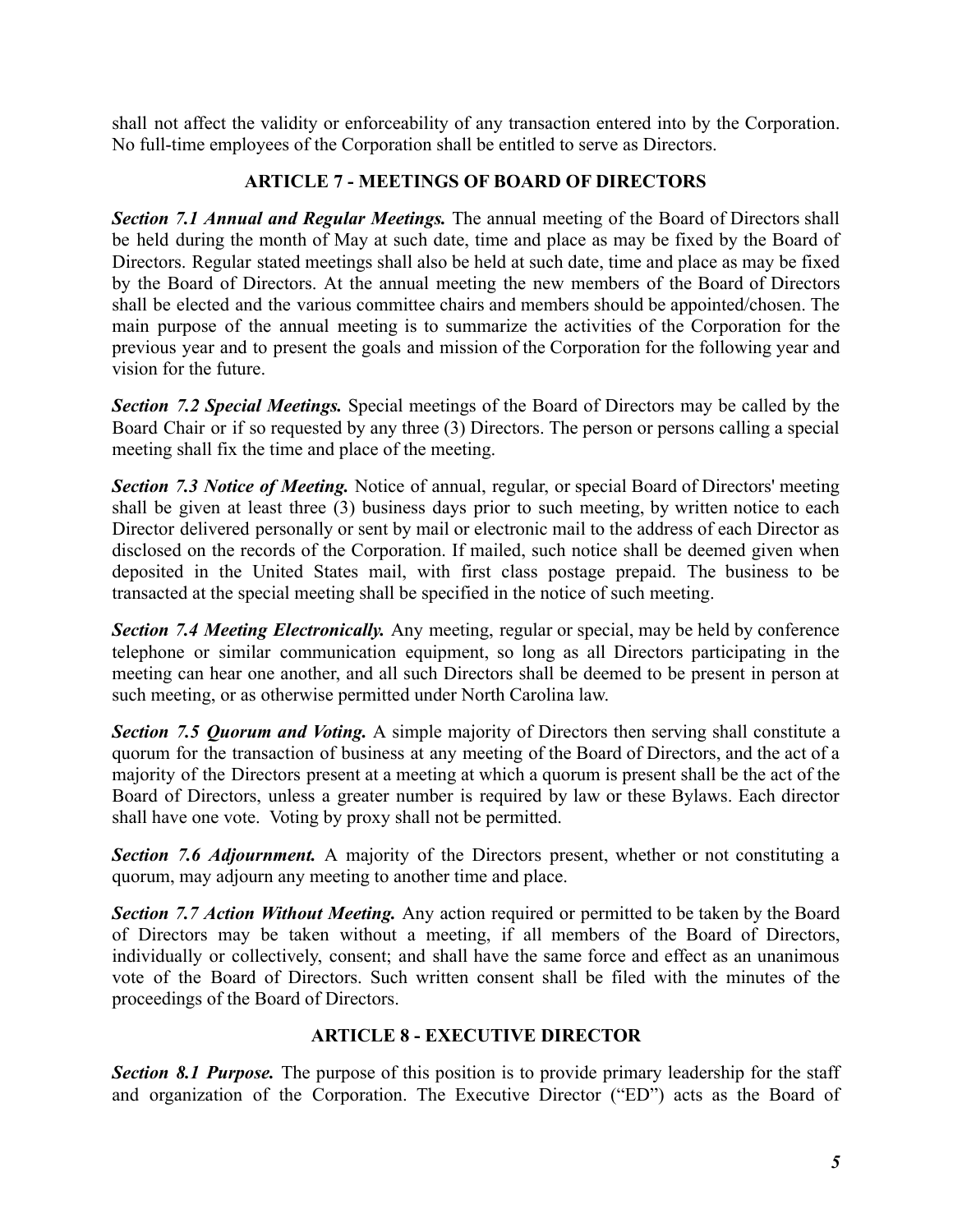Directors' agent in accomplishing the purpose, mission and principles of the Corporation. The ED is the primary spokesperson to the community, communicating the Corporation's vision of making decent shelter a matter of conscience and action.

*Section 8.2 Election and Removal.* The ED is elected by the Board of Directors. The ED may be removed by the Board of Directors at any time, with or without cause, by vote of three-fourths (3/4) in attendance at any regular or special meeting of the Board called expressly for that purpose and at which a quorum exists.

*Section 8.3 Duties.* The ED shall perform the following duties:

- a) Preparing a proposed annual budget. The proposed budget should be submitted to the Finance Committee for review and further recommendations and finally submitted for approval and adopted by the Board of Directors.
- b) Implementing all Board of Directors' policies and administration or all day-to-day operational, financial, and business affairs.
- c) Hiring and supervising all Corporation employees and discharging Corporation employees.
- d) Working with and consulting with the Board Chair and deciding what items have to be submitted to the Board of Directors for approval.
- e) Keeping the Board of Directors informed on all material corporate matters.
- f) Managing the affiliate and its staff in a sound and prudent manner.

## **ARTICLE 9 - EXECUTIVE COMMITTEE**

*Section 9.1 Composition.* There shall be an Executive Committee consisting of the elected Officers of the Board of Directors and the immediate past-chair (who shall be a nonvoting member of the Executive Committee) and any others as selected by the Board Chair and approved by the Board of Directors. The ED of the Corporation shall also be a nonvoting member of the Executive Committee.

*Section 9.2 Authority.* The Executive Committee is authorized to transact the business of the Corporation between regular Board of Directors' meetings, making decisions which cannot wait for regular Board of Directors' meetings. The Executive Committee shall review the performance of the ED at least annually. The executive committee shall not have the power to amend bylaws, elect or remove board members, hire or fire the ED, approve or change the budget, or make major structural decisions (add or eliminate programs, approve mergers or dissolve the corporation), unless specifically authorized by the full board to act for it between meetings. Reports of actions taken by the Executive Committee shall be made at the next regular Board of Directors' meeting. Minutes of the Executive Committee must be kept and submitted to the Secretary.

*Section 9.3 Annual Meeting.* The Executive Committee plans and conducts the annual meeting of the Board of Directors.

## **ARTICLE 10 - OTHER COMMITTEES**

*Section 10.1 Creation of Committees.* The Board of Directors shall create the committees established in these Bylaws and any others deemed necessary to carry out the policies and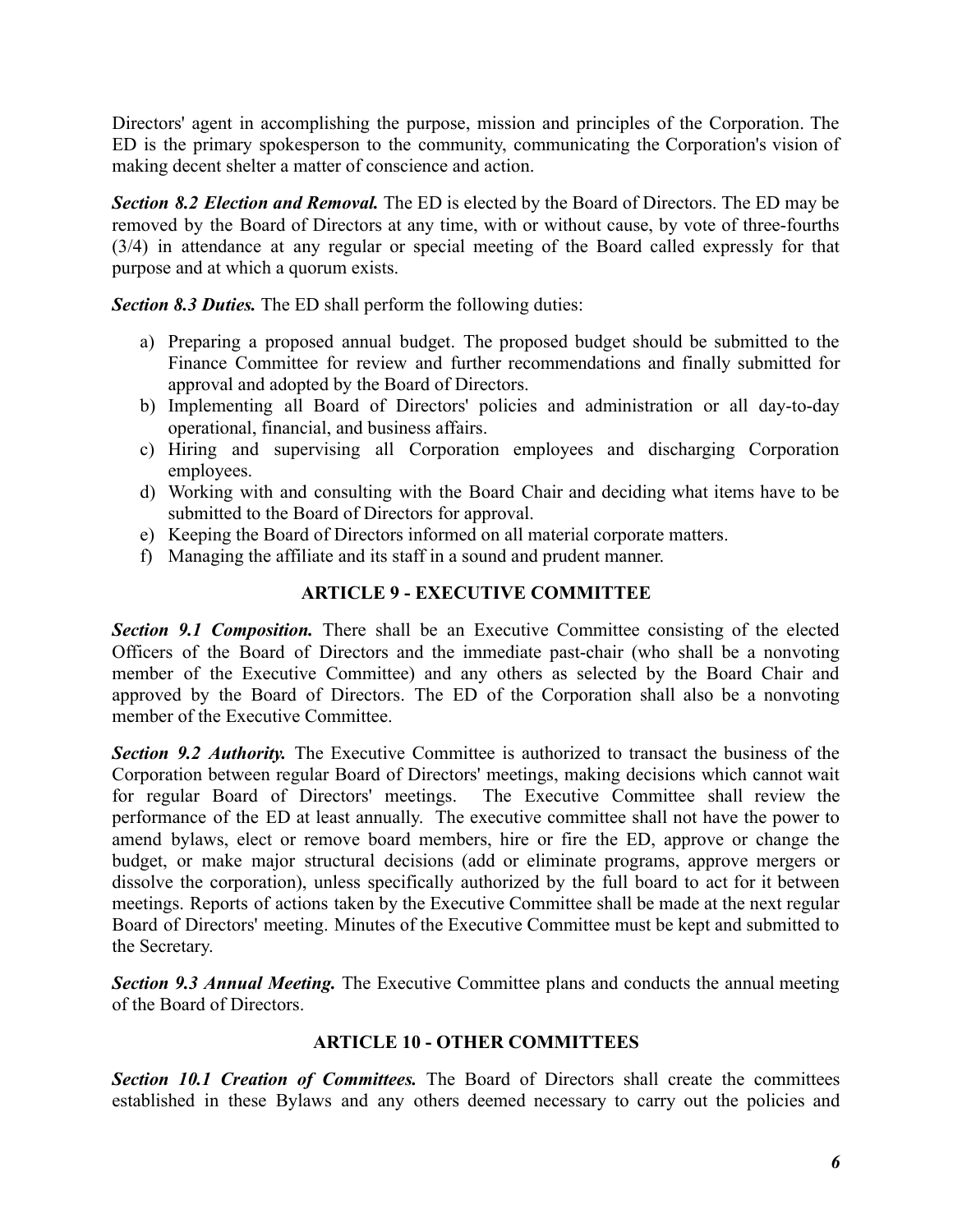programs of the Corporation. Each duly elected Director shall be a member of at least one committee. All Committees must have a member of the Board of Directors. There must be three people in each committee. Except where otherwise noted, designated staff members and other persons who are not members of the board may serve on committees. When exercising powers of the Board, only Committee members who are members of the Board may vote. When making recommendations to the Board, all Committee members except staff members may vote. The Board shall approve all Committee Chairs at its annual meeting.

*Section 10.2 Governance Committee.* The Governance Committee shall nominate officers and directors for election and shall be responsible for ongoing review and recommendations to enhance the policies, participation, performance and future viability of the Board of Directors. The Governance Committee will consist solely of members of the Board of Directors and shall not include the Chair or Vice Chair of the Board; one or more designated staff members may serve as staff to the Governance Committee. The Governance Committee members shall be elected at the annual Board of Directors' meeting. The members of the Governance Committee shall choose their own chair by majority vote.

*Section 10.3 Finance Committee.* The Finance Committee shall review all financial statements and reports, approve decisions to obtain bank loans, interact with the outside auditors, assure adequate insurances are in place to protect the Corporation, its Employees, Officers and Directors, and monitor preparation of all financial plans and forecasts. The Finance Committee shall be chaired by the Treasurer. Three Board of Directors will compose this committee.

*Section 10.4 Audit Committee.* The Audit Committee shall review and analyze the financial statements and audit for the previous year and submit their findings and recommendations to the Board of Directors. The Treasurer may not serve on the Audit Committee. Each year, the Board Chair shall select three (3) or more persons to serve on an Audit Committee and designate one of them as the Chair

*Section 10.5 Resource Development Committee***.** The Resource Development Committee shall have the responsibility of seeking funds necessary for the operation and maintenance of Forge Teams. This function may be accomplished by seeking funds through governmental budgets, grants, corporate sponsors, personal contributions, in-kind services, special fundraising events and similar resources. A member of the Board shall serve as Chair and voting member of this committee.

*Section 10.6 Equity Modeling Committee:* This committee's function is to advise the Board of Directors with programmatic objectives relating to equity. They will operationalize and evaluate what it means to approach sports from an equity mindset.

*Section 10.7 Leadership Committee:* This committee's function is to advise the Board of Directors with programmatic objectives for leadership initiatives. This committee shall provide guidance and input on the creation of events and programs and work with the Equity Modeling Committee on measurements and outcomes.

*Section 10.8 Appointments to Standing Committees.* Except for the Executive, Governance and Audit Committees, members of each standing committee shall be appointed by the Committee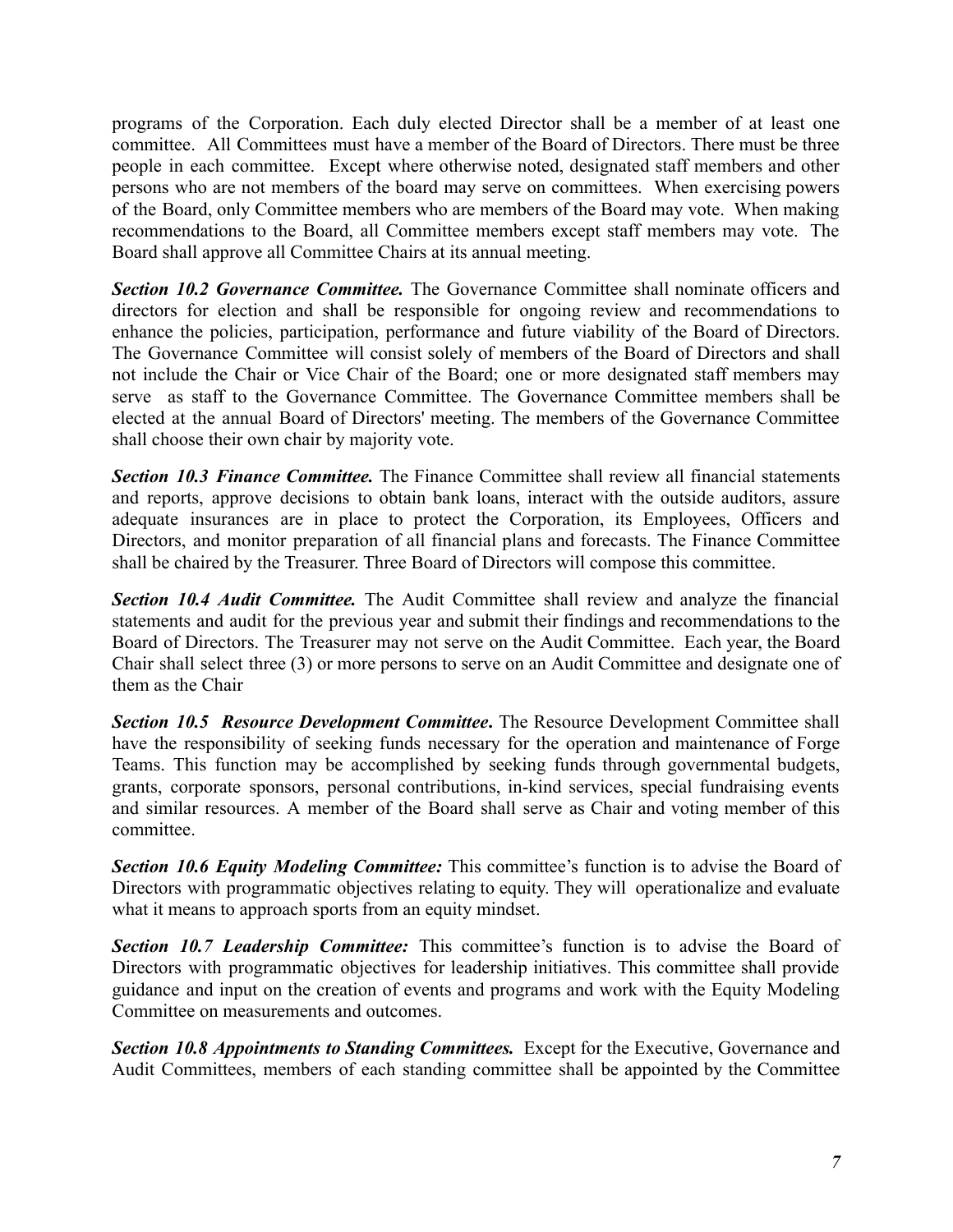Chair, in consultation with the Chair of the Board. Persons who are not members of the Board of Directors may serve on committees other than the Executive and Governance Committee.

*Section 10.9 Ad Hoc Committees.* The Board of Directors by resolution may from time to time designate ad hoc committees (also known as task forces) for specific purposes. The resolution designating the committee shall state its purpose and provide for its termination. Ad hoc committees may also be established by the Board Chair at his/her discretion.

## *Section 10.10 Responsibilities Generally.*

- a) Each Committee Chair is required to attend Board of Directors' meetings when requested by the Board of Directors.
- b) A designated Board of Directors' member shall be present at all regularly scheduled committee meetings, if possible.
- c) All committees are directly accountable to the Board of Directors and shall report to the President/ED and the Executive Committee.
- d) A written summary or minutes of all standing committee meetings shall be kept and submitted to the Board of Directors for deposit with the Secretary.

*Section 10.11 Term of Office.* Each member of a committee shall serve for one year until the next annual meeting of the Board of Directors and until a successor is appointed, unless the committee is sooner dissolved.

*Section 10.12 Vacancies.* Except for the Executive Committee, vacancies in the membership of committees may be filled by the Committee Chairs, in consultation with the Chair of the Board. Executive Committee replacements require a vote of approval by the Board of Directors.

*Section 10.13 Rules.* Each committee may adopt rules for its meetings not inconsistent with these Bylaws or with any rules adopted by the Board of Directors.

## **ARTICLE 11 - LIMITATION OF LIABILITY**

*Section 11.1 Limitation of Liability.* The Board of Directors and Officers shall be immune from personal liability with respect to all acts done and actions taken in good faith within the scope of their authority. The private property of the Board of Directors and its Officers shall be exempt from debts and other liabilities of the Corporation.

*Section 11.2 Conflict of Interest.* The Board of Directors has adopted the conflict of interest policy, which may be amended from time to time, and is attached as Exhibit A and incorporated herein.

## **ARTICLE 12 - INDEMNIFICATION**

The Corporation shall indemnify any and all of its existing and former Directors and Officers to the fullest extent permitted by Chapter 55A of the North Carolina Nonprofit Corporation Act. If the North Carolina Nonprofit Corporation Act is amended to authorize corporate action broadening the Corporation's ability to indemnify its Directors and Officers, the Corporation shall indemnify its existing and former Directors and Officers to the fullest extent permitted by